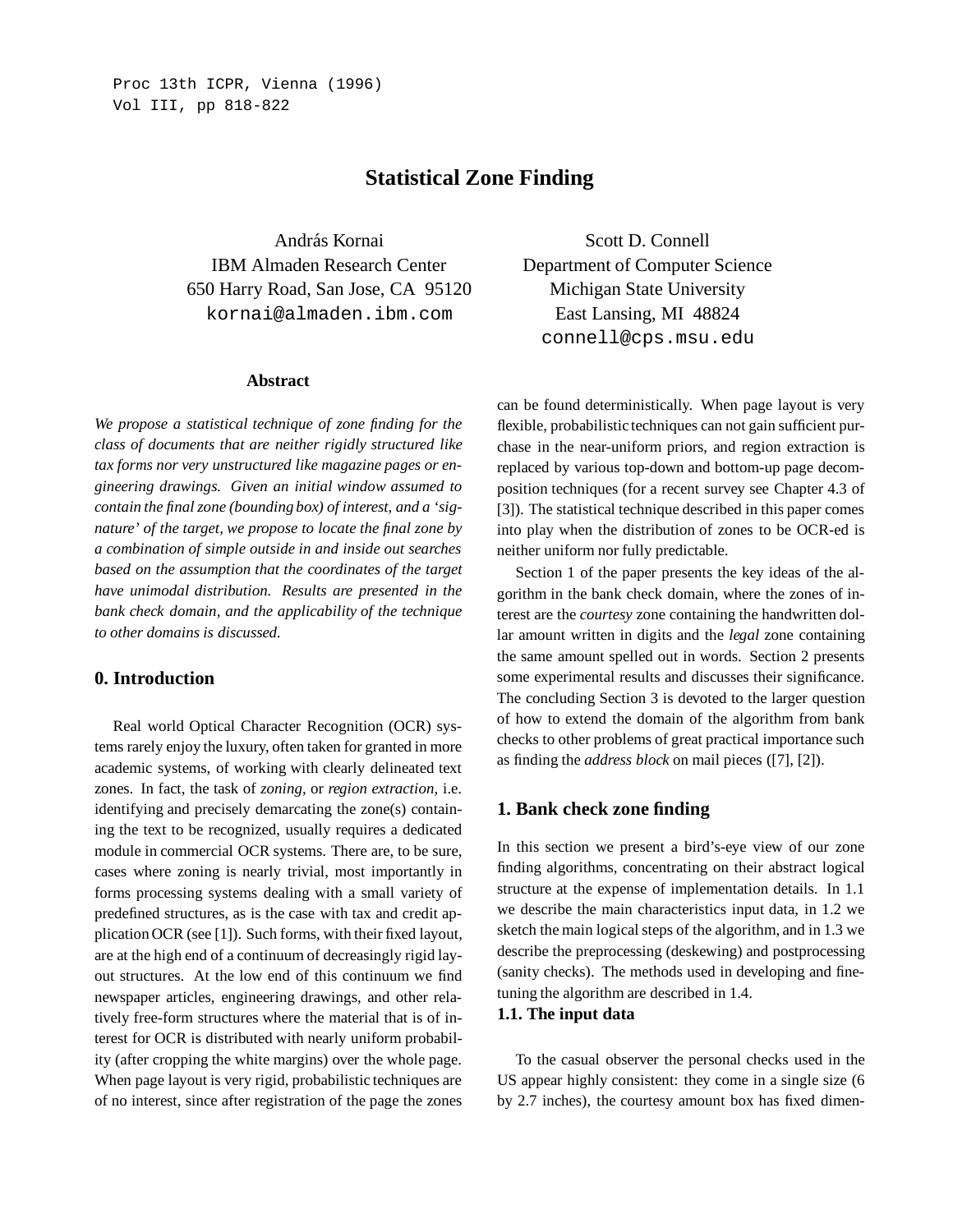

**Figure 1.** Input window for legal zone

sions (1 by .2 inches) and always appears at the same location (centered at  $5.25,1.1$ ), and the preprinted date, pay to, legal, memo, and signature baselines look as if they always appear at predefined distances from the top. Indeed, direct superposition of paper checks from different banks and printers rarely reveals discrepancies larger than 1 mm vertically or 10 mm horizontally, equivalent to 10 or 100 pixels at the 240 dpi resolution our images are generated. To deal with this amount of variability, a simple heuristic registration process involving rotation (deskewing), vertical and horizontal translation, and perhaps magnification, would suffice. But our input data actually shows far greater variability.

First, the high speed/high volume commercial scanner generating the images does not capture the check at the center (or some other consistent location) of the imaging zone: vertical displacements over 150 pixels are quite common (independent of skew, which is in the  $\pm 3\%$  range). Second, the background images are rarely dropped out completely, resulting in an uneven and largely unpredictable background noise. Third, the position of the writing is not fully determined by the position of the preprinted baselines and the courtesy box. Alphabetic writing routinely descends below the baseline and ascends above the pay to line, and digits will often extend beyond the courtesy box. Finally, as if to make the task artificially harder, data is presented to the system in two highly cropped (and uncorrelated) windows (Figs. 1-2).



Figure 2. Input window for courtesy zone

Being restricted to limited windows means that we can not take advantage of the full pattern of preprinted lines and boxes, because one window contains only the pay to and legal baselines (but not the full courtesy box or the signature or memo lines) and the other window only contains the courtesy box and a short segment of the pay to line. In the check domain such restrictions are accidental and in fact could be entirely avoided simply by permitting a full view rather than these restricted windows. But, as we shall see in Section 3, the algorithm gains a great deal in generality from treating these restrictions as unavoidable.

## **1.2. The main algorithm**

We choose registration *pivots* based on their ease of detection and their consistent location in relation to the desired zone boundaries: in the legal window, the pay to and legal baselines, and in the courtesy window, the white space surrounding the preprinted courtesy box. The key aspect of the input data that we take advantage of is that *the coordinates of pivots have unimodal distributions*. We do not assume these distributions to be normal (because the overall density plot has a flatter peak) but in fact they come reasonably close (Figs. 3-4).



**Figure 3.** Distance of pay to line to top of legal window

We use nonparametric estimates first to define upper and lower bounds for each characteristic point: these are analogous to the standard confidence intervals associated to normal distribution. For example, the <sup>y</sup> coordinate of the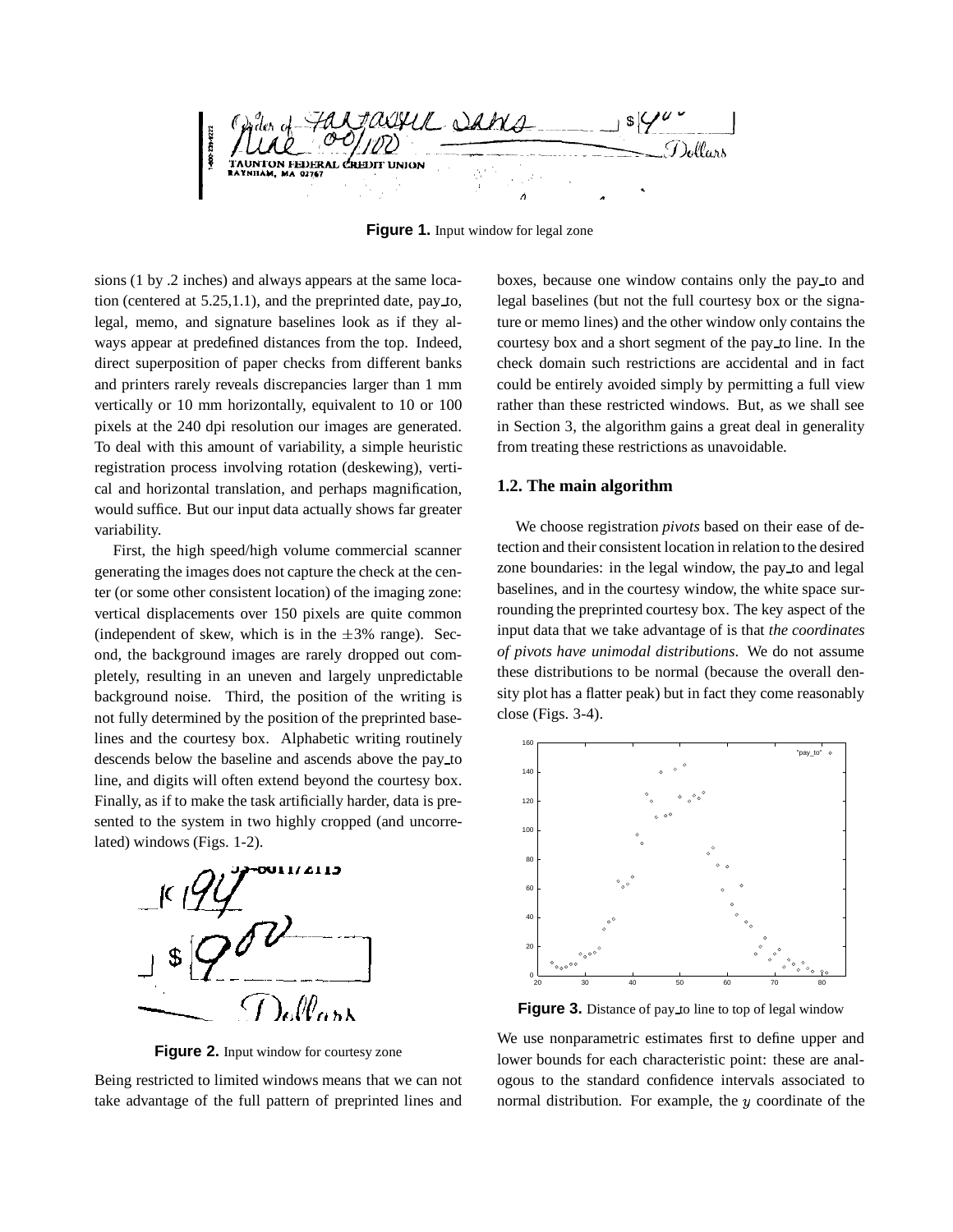(unskewed) pay to baseline is assumed to be between two empirically defined constants PAYTOMIN and PAYTOMAX which define the minimum and maximum permissible values.



**Figure 4.** Distance of legal line to top of legal window

Within this range, we employ two search techniques: outside in and inside out, depending on the nature of the pivot that we search for. The characteristic 'signature' associated with horizontal (vertical) lines is a sharp peak in the horizontal (vertical) blackness counts, the characteristic associated with white zones or margins is a flat valley. Outside in search starts from the extremes and progresses toward the more likely values, while inside out search starts from the most likely value and progresses outward. The former is better suited to peaks, the latter to valleys. Therefore, for black line pivots we use use outside in and for white zone pivots we use inside out search. In an ideal case, the (outside in) search starting from the top of the pay to baseline range would find the same peak as the (outside in) search starting from the bottom, and this peak would be at or near the midpoint of this interval. But the data is noisy enough to produce a significant number of false positives for any peak-picking algorithm, and this makes both pre- and postprocessing necessary.

### **1.3. Pre- and postprocessing**

The most critical step in finding the legal zone is finding the legal and pay to baselines. While the cursive writing in the legal zone will generally extend below the legal baseline (descenders) and will often be contaminated by descenders from the pay to zone, taking care of these matters is of secondary importance compared to the primary task of finding the pivots. Since projecting along the skew direction (rather than in the nominally horizontal direction) of the document will produce stronger, more well-formed peaks, we first need to estimate the skew. We analyze the horizontal displacement between vertically close runs and compute tangents at both ends. After rejecting the smallest and largest quartile to avoid outliers, global skew is calculated as the average of the remaining tangents.

If the result is unrealistic (falls outside a predefined range) or was computed on the basis of too few tangents, we assume skew to be zero. Throughout the zoning process, a large number of similar sanity checks are performed to reduce the chances of selecting false positives as the pivots. For example, if the vertical distance between the estimated legal and pay to baselines falls outside of a predetermined confidence range we search for different baselines. At the end of the process, if the results do not meet all sanity criteria, the whole check is rejected, because the cost of correcting recognition errors would be considerably larger than the cost of not doing OCR.

### **1.4. Algorithm development**

At the very first (preprocessing) step of searching for horizontal black pixel runs in the image we are already confronted with a definitional problem: what constitutes a run of the kind found in the baselines? Clearly, those runs formed by a few horizontally adjacent black pixels e.g. in the vertical strokes of letters are not to be counted here – we need some MINRUNWIDTH parameter to filter these out. Similarly, runs broken up by salt-noise must be mended, which requires setting a MAXRUNGAP or MINRUNDENSITY parameter analogous to the *smearing* parameter C used in constrained run length algorithms (CRLA, see [9] and the references cited therein). Altogether there are some two dozen #define-s in the algorithm and setting them appropriately for the task is a major issue. For example, we take MINRUNWIDTH to be 128 and MINRUNDENSITY to be .75 (every three out of four pixels must be black), but why this and not some other values?

To gain detailed data sets for statistical inferencing we used the bootstrapping methodology described in [6] whereby we iteratively gained more and more reliable knowledge of many empirically defined parameters related to the size, location, and density of the horizontal runs and projection profiles formed by these two lines. Visual inspection of graphs such as those given in Figs. 3-4, combined with hand-verification of the rejected check images, is sufficient to determine the confidence intervals for the location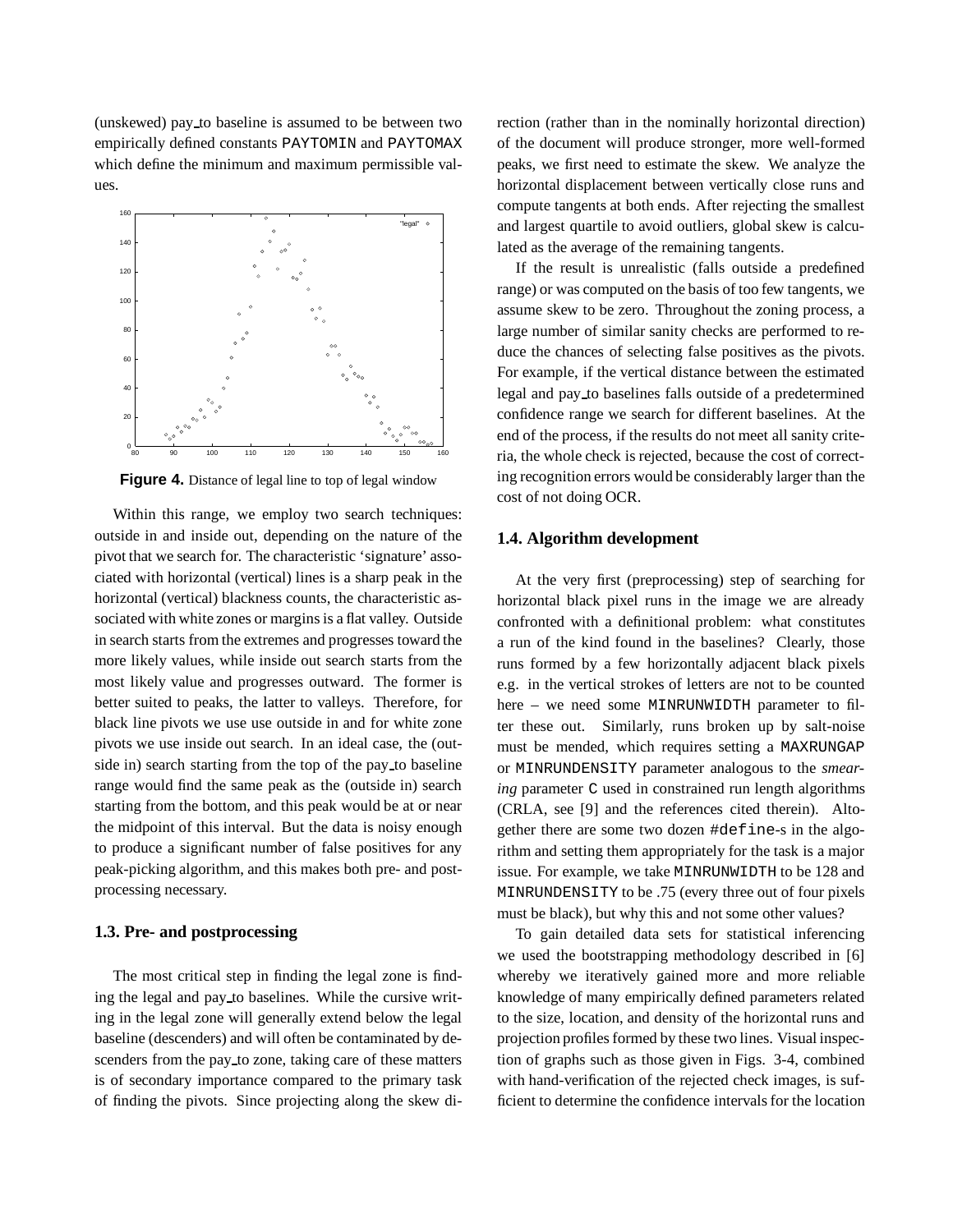of the pivots.

For other parameters it was necessary to perform the kind of gradient descent search described in [4] whereby the same algorithm is run with different settings until a performance optimum is found. For example, in the runs profile peaks are formed by merging those runs that are within a close proximity of each other. The maximum vertical thickness of baselines, a parameter we called PEAKWIDTH, is used to limit this merging process by imposing a maximum width. This parameter is closely linked to TANSTEP which defines the resolution of the deskewing: the more skew we tolerate the wider the peaks become. Another parameter affecting the final number and quality of peaks found by the merging process is the number of seeds it starts with, NUMOFPEAKS. The best values of TANSTEP, PEAKWIDTH and NUMOFPEAKS can only be found in combination.

## **2. Results**

After guesstimating the parameters of the extraction algorithm, the legal region extraction algorithm was first tested by collecting the results of a more detailed handverification/data entry phase involving over 17,000 legal windows. Of these, the algorithm has selected a horizontal coverage which spanned too high or too low in 994 cases (5.82% error rate) at a rejection rate slightly below 9%. With gradient descent fine-tuning, the performance of the algorithm improves considerably, to 1.44% error at 9% rejection on the over 8,600 courtesy windows we used for testing (a set fully independent of the legal set used for fine-tining). Perhaps some part of this improvement can be attributed to the courtesy zone being inherently easier to extract than the legal zone, but if so, it is not obvious why. The pivots of the legal zone, the two parallel baselines, are hardly ever dropped out entirely, while the pivot of the courtesy zone, the preprinted courtesy box, is missing in over half of the images (because of dropout ink or too high thresholding) which makes finding the courtesy signature intrinsically harder inasmuch as valleys, i.e. negative information, must be located.

One aspect of the results that is of particular interest to those working on similarly degraded data is a brief overview of the main modes of failure. In one experiment we tested 8652 legal windows, of which 757 (8.75%) were rejected. Table 1 shows a summary of each error category reported by the algorithm. The category *Oversize* contains a certain type of machine printed (e.g. payroll) check that is generally larger than the standard personal check. Since our recognition system ([5],[6]) focuses on handwritten checks, rejecting such oversize checks is actually a positive result. The categories *Few Runs* and *Few Peaks* contain those images in which less than a minimum number number of runs or horizontal projection peaks above a blackness threshold are found. Hand-inspection reveals that for such checks the baselines are almost always missing, because of thresholding problems, dropout ink, or the regrettable fact that certain 'designer' check styles simply do not have baselines.

| Error            | Absolute      | Percen- |
|------------------|---------------|---------|
| Category         | $#$ of errors | tage    |
| Oversize         | 71            | 0.82%   |
| <b>Few Runs</b>  | 438           | 5.06%   |
| <b>Few Peaks</b> | 412           | 4.76%   |
| No Bottom        | 274           | 3.17%   |
| No Top           | 108           | 1.25%   |
| True Reject      | 757           | 8.75%   |

**Table 1:** Error Category Breakdown

In the current system, *Few Runs* does not signal complete failure, only failure of the first pass which is based entirely on the analysis of runs. We found that our method of runs analysis is very fast and can be made highly reliable with the aid of simple sanity checks. Therefore, this is the first pass of the analysis, disposing of over 80% of the cases. But when the baselines are not prominent enough, runs analysis does not have enough to go on, and we employ a second pass based entirely on the analysis of peaks in the horizontal blackness profile. *Few Peaks* signals the failure of this second pass, and the check is rejected.

*No Bottom* and *No Top* refer to the cases in which no legal or pay to baseline could be found in the first three horizontal projection peaks after the run based method has already failed. These cases typically come from confusion between the baselines and the prominent horizontal line that the check writer often puts in as a space-filler after the number. As can be seen on Fig. 1, this line is often much better recognizable than either the legal or the pay to line. On this particular example our algorithm performs correctly because the handwritten line is sufficiently curved and not very long, but straight and long handwritten lines can be taken for a baseline. *No Bottom* images are rejected, but *No Top* is passed on to the recognizer using the top of the window in place of the pay to line.